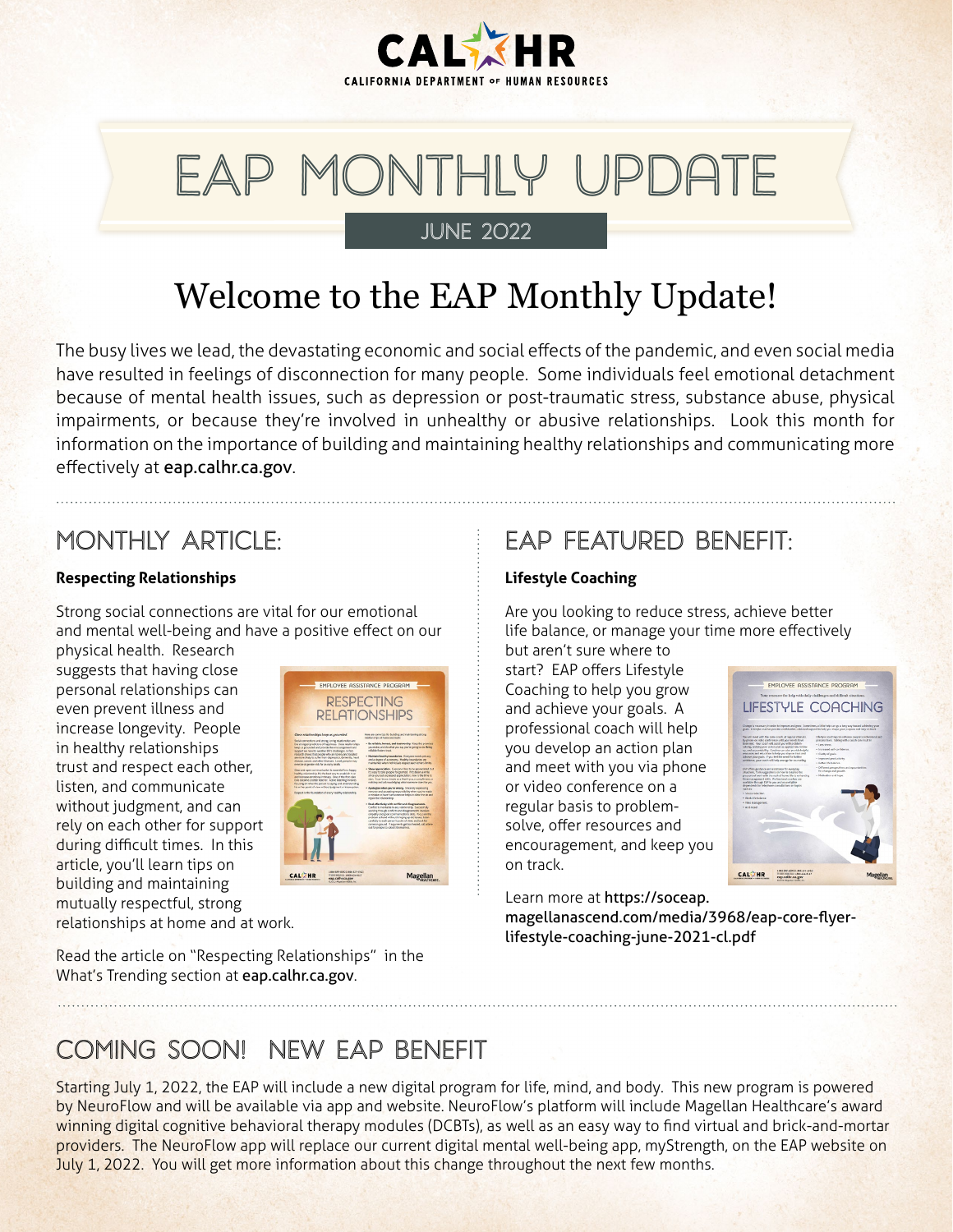## National PTSD Awareness Month

Post-traumatic stress disorder (PTSD) can occur after people experience a life-threatening event including natural disasters such as earthquakes, fires, hurricanes and floods, auto accidents,

assault, combat, or a sudden death. It's important to seek professional help if stress reactions persist for weeks and disrupt quality of life.



### **Visit the MYMH web page to learn more: [MagellanHealth.com/MYMH](http://MagellanHealth.com/MYMH)**

## MIND YOUR MENTAL HEALTH

#### **June is PTSD Awareness Month**

More than eight million American adults each year experience post-traumatic stress disorder. The intent of PTSD Awareness Month is to reduce stigma and get proper treatment for those affected.

- PTSD can develop after exposure to a frightening event or ordeal in which severe physical harm occurred or was threatened.
- PTSD's symptoms can include episodes of intense fear, flashbacks, sleep problems, hypervigilance, elevated heart rate, breathing difficulties and a seeming loss of control.
- Effective treatments include cognitive-behavioral therapy, which helps people establish healthier thought patterns and behavioral responses; exposure therapy, which helps people safely face and cope with frightening memories; and eye movement desensitization and reprocessing (EMDR).

Mind Your Mental Health (MYMH) helps raise awareness about mental health issues to help you and your friends, family, and coworkers learn practical ways to support your own mental health and gain an understanding of how to help others.

### MANAGER ARTICLE AND TIPS

According to research by Gallup, just 34% of U.S. employees are engaged in their work and 70% of the variance in a team's engagement is related to their management. Consider these tips to motivate staff:

- Recognize and build on employees' strengths rather than focusing on their weaknesses. This helps staff produce significantly better work, be more engaged, and stay with the organization longer.
- Provide honest praise to your staff and show that you value their efforts. A positive assessment from a supervisory position is usually a powerful spur to productivity.
- Accept criticism and complaints. Workers become frustrated if they feel they can't express their opinions about challenging issues.
- Show your employees they can rely on you to have their backs during workplace disputes.
- Demonstrate that you respect employees' work and lives. Employees who feel their manager is invested in them are more likely to be engaged.

#### *Additional sources: Gallup, Harvard Business Review, WebMD, Mayo Clinic.*